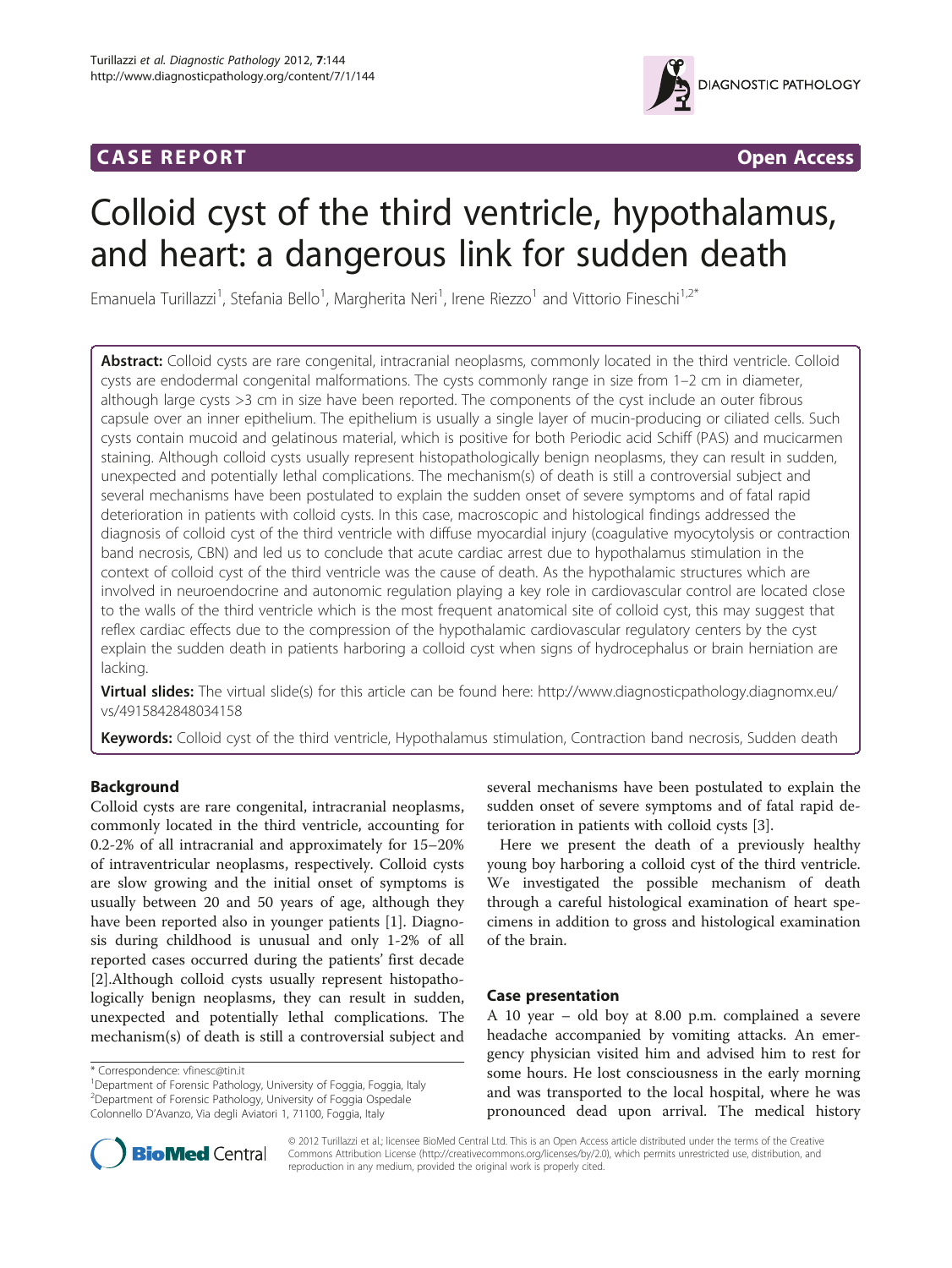

grayish-white cyst partially filling and distending the third ventricle.

taken from the parents showed no significant signs and symptoms except for repeated mild attacks of leg weakness. Familial history was negative both for cardiovascular and neurological diseases and sudden death.

At autopsy, gross examination showed an enlarged, edematous, symmetrical brain weighing 1650g. Marked brain swelling with gyral flattening, and sulcal narrowing were also detected. Both cerebellar tonsils were grooved. The cerebral ventricles, containing clear and colorless cerebral spinal fluid (CSF), were mildly widened. Unci were normal and the midbrain was free of haemorragic lesions. Other organs were unremarkable at gross observation. Due to the severe cerebral oedema, that would cause the death of the young boy, once removed, the brain was fixed in formalin. The successive gross examination of the 2 – weeks formalin fixed brain was performed by sectioning the specimen in the horizontal plan. Sections were notable for a 2cm pale grayish-white cyst partially filling and distending the third ventricle (Figure 1), which was wedged between the splayed columns of the fornix non obstructing the left foramen of Monro (Figure 2A). The lateral ventricles were mildly dilated. Sectioning of the cyst showed a viscid substance hardened after formalin fixation and a thin fibrouse capsule.

Specimens from all organs were taken and stained with haematoxilyn and eosin (H&E). In addition, cyst's samples were stained with periodic acid-Schiff (PAS) stain. Microscopic examination revealed a cystic lesion, filled of a strongly PAS positive amorphous content and lined by a single layer of cuboidal, partially flattened, non – ciliated and ciliated epithelial cells, resting on a thin collagenous membrane (Figure 2B-C). Histological examination of the brain revealed a severe edema. The pathological myocardial picture included two patterns of lesion. One corresponds to fragmentation of the whole myocell (pancellular lesion) in pathological band with intense hyperosinophilia of the hypercontracted myocardial cells, extremely short sarcomeres, highly thickened Z lines, and rexis of the myofibrillar apparatus into cross-fibre, anomalous and irregular (Figure [3A-B](#page-2-0)). Pathological bands were formed by segments of hypercontracted and coagulated sarcomeres. The second pattern associated to the previous one was represented by a unique band of 10–20 hypercontracted sarcomeres close

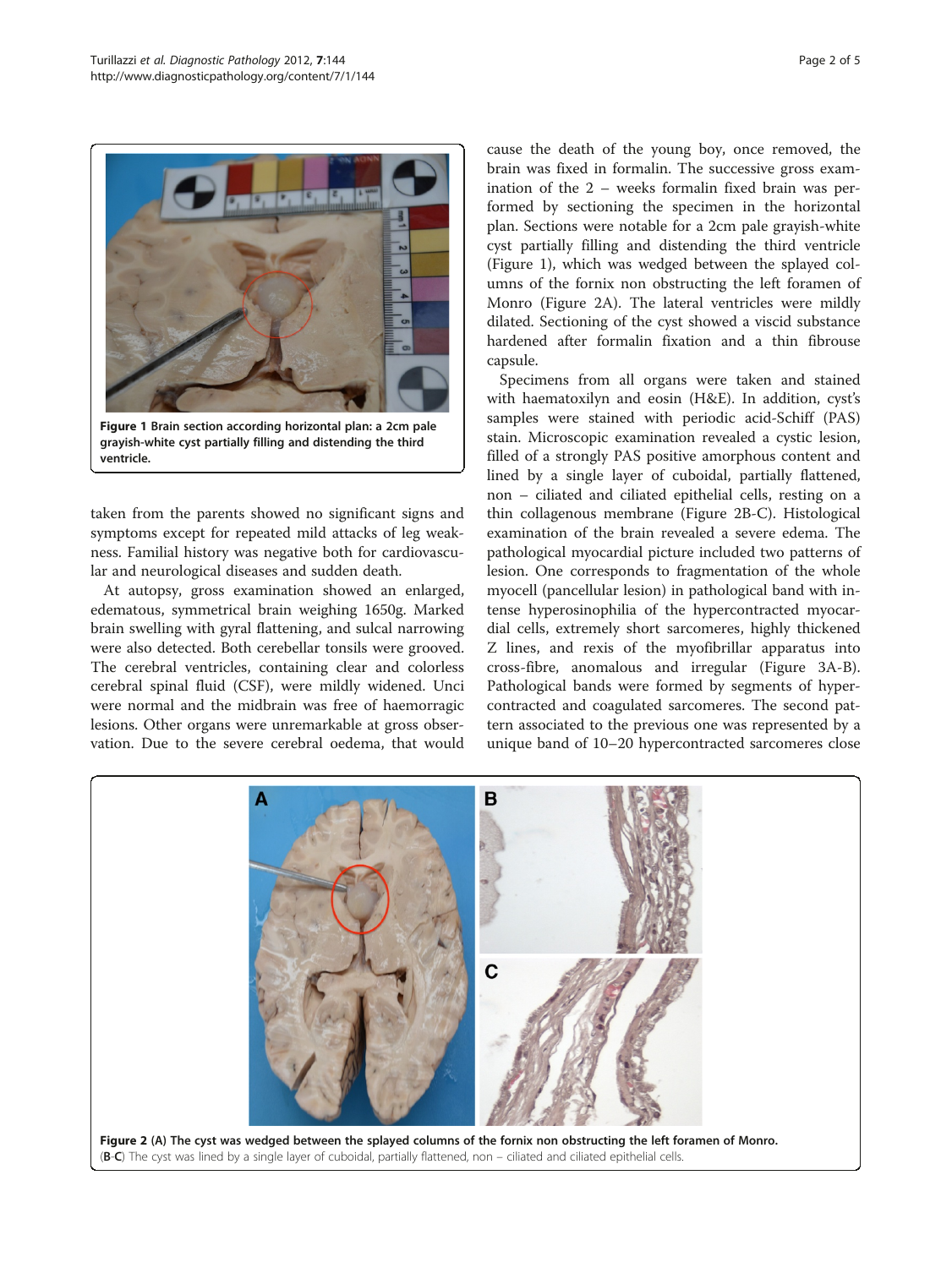<span id="page-2-0"></span>

to the intercalated disc with a typical aspect of paradiscal lesion (Figure 3C-D). In this case the band assumes a dark, dense ultrastructural aspect with very thin Z lines and myofibrils and mitochondria squeezed in the normal portion of the myocyte. Aspects of myocardial fibrosis were also detected. Histological examination of other organs was unremarkable.

Toxicological analyses were negative.

## Conclusions

In this case, macroscopic and histological findings addressed the diagnosis of colloid cyst of the third ventricle with diffuse myocardial injury (coagulative myocytolysis or contraction band necrosis, CBN) and led us to conclude that acute cardiac arrest due to hypothalamus stimulation in the context of colloid cyst of the third ventricle was the cause of death.

We observed two patterns of myocardial lesions. One corresponded to fragmentation of the whole myocell (pancellular lesion), which ranges from early breakdown in pathological bands to a total granular disruption (myofibrillar degeneration). The second pattern, associated with the previous one, is characterized by a unique band of 10 to 20 hyper-contracted sarcomeres close to the intercalated disc (paradiscal lesion). These lesions are typical of catecholamine myotoxicity and may express a sympathetic overstimulation.

As previously reported, in many conditions in which a sympathetic overtone is likely to be present, CBN is observed as a histological hallmark of an adrenergic storm [\[4](#page-4-0)]. Such myocardial pathological pattern is also

described in many brain diseases. In fact there is a strong evidence that overactivity of the sympathetic limb of the autonomic nervous system is the common phenomenon that links the cardiac alterations seen in neurological fatal events. These effects on the heart may contribute in a major way to the mortality rates of many primarily neurological conditions such as subarachnoid hemorrhage, cerebral infarction, status epilepticus, and head trauma, acute intracranial hypertension [[5\]](#page-4-0), and may also be important in the pathogenesis of sudden death in the context of intraventricular colloid cyst. Neurogenic cardiac stunning (due to hyperacute, intense, neuronal sympathetic activation) may represent the pathological cardiac event occurring in response to sudden increase in intracranial cerebral pressure (ICP) in third ventricle colloid cyst context [\[6\]](#page-4-0). The cyst can fill the ventricle or obstruct the flow of CSF and lead to prominent hydrocephalus. Acute ventricular hydrocephalus with intracranial hypertension and brain herniation can result in cerebral compression, medullary (respiratory) compromise and death [\[7](#page-4-0)-[10\]](#page-4-0). Sudden death has been also related to acute cyst swelling due to spontaneous intralesional bleeding that may cause acute obstructive hydrocephalus and intracranial hypertension due to rapid enlargement of the lesion itself [[11](#page-4-0)-[13\]](#page-4-0).

However, although the frequent post – mortem finding of ventricular enlargement and brain herniation in fatal case of patients with colloid cyst of the third ventricle had led most authors to postulate that hydrocephalus may play a major role in fatal cases [\[9,14,15\]](#page-4-0), the accurate pathophysiologic lethal mechanism is not completely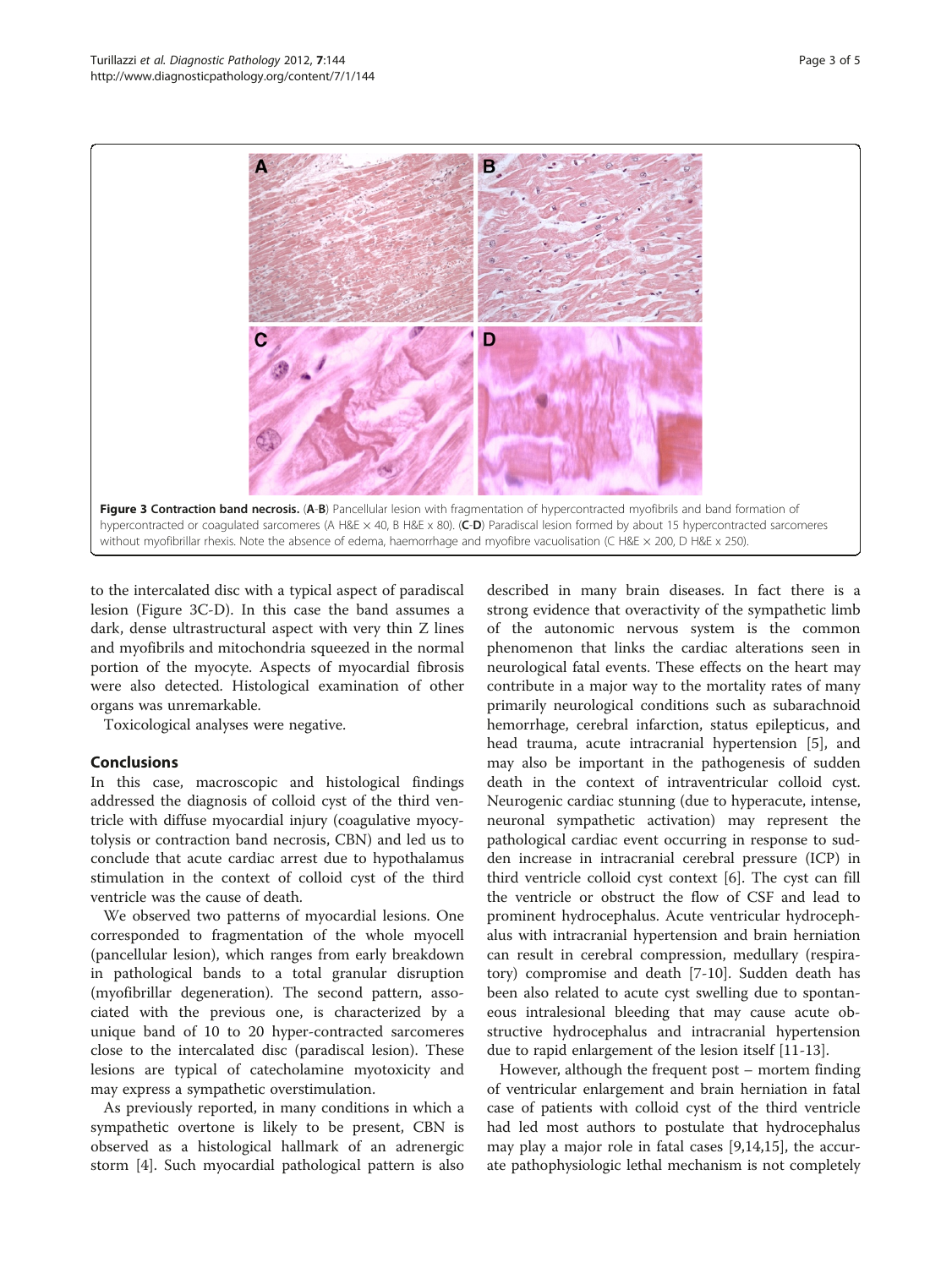cleared. Moreover, it is interesting to note that neither the cyst size, nor the degree of ventricular dilatation appears to be a reliable predictor of outcome, as even small, asymptomatic cists may result in sudden death [[7,16,17\]](#page-4-0). Such findings suggest an alternative mechanism underlying the sudden death of patients with colloid cyst. As the hypothalamic structures which are involved in neuroendocrine and autonomic regulation playing a key role in cardiovascular control [[18,19\]](#page-4-0) are located close to the walls of the third ventricle which is the most frequent anatomical site of colloid cyst, this may suggest that reflex cardiac effects due to the compression of the hypothalamic cardiovascular regulatory centers by the cyst explain the sudden death in patients harboring a colloid cysts when signs of hydrocephalus or brain herniation are lacking [\[3,7](#page-4-0)]. It is well known that stimulation of the hypothalamus can lead to autonomic cardiovascular disturbances [[5,20\]](#page-4-0); bilateral prolonged stimulation of the hypothalamus produces cardiac alterations indistinguishable from that produced by catecholamine injections and stress, namely contraction band necrosis [\[5\]](#page-4-0) (Figure 4).

In other words, "sympathotonic" prone individuals may have an "adrenergic crisis" any time a structural brain damage occurs, which explains the high variability among subjects of the same group. These pathological conditions may trigger a catecholamine myotoxicity and

acting through free radical mediated lipid peroxidation with intramyocellular Ca2+ influx. In fact, we hypothesized that in the pathophysiology of CBN a role is played by the presence of reactive oxygen species (ROS) [\[21](#page-4-0)]. Exposure of normal myocardium to ROS-generating systems alters myocardial function through persistent cellular loss of K+, depletion of high-energy phosphates, elevated intracellular calcium concentration, loss of systolic force development, progressive diastolic tension, and depressed metabolic function [\[22,23](#page-4-0)]. Catecholamines may induce oxidative damage through reactive intermediates resulting from their auto-oxidation, irrespective of their interaction with adrenergic receptors, thus representing an important factor in the pathogenesis of catecholamines-induced cardiotoxicity [[24\]](#page-4-0). In a previous paper we have described the effect of ROS on the catecholamine-mediated myocardial expressions of TNF-a (tumor necrosis factor-alpha), MCP-1 (monocyte chemotactic protein-1), interleukins IL6, IL8, IL10 and a significant apoptotic process randomly sparse in the damaged myocardium [[25,26\]](#page-4-0). The rise of the cardioinhibitory cytokines may be interpreted as the adaptive response of jeopardized myocardium with respect to the cardiac dysfunction resulting from catecholamines effects [[25\]](#page-4-0).

The presented histological investigation can contribute to elucidate the link between cardiac damage and colloid